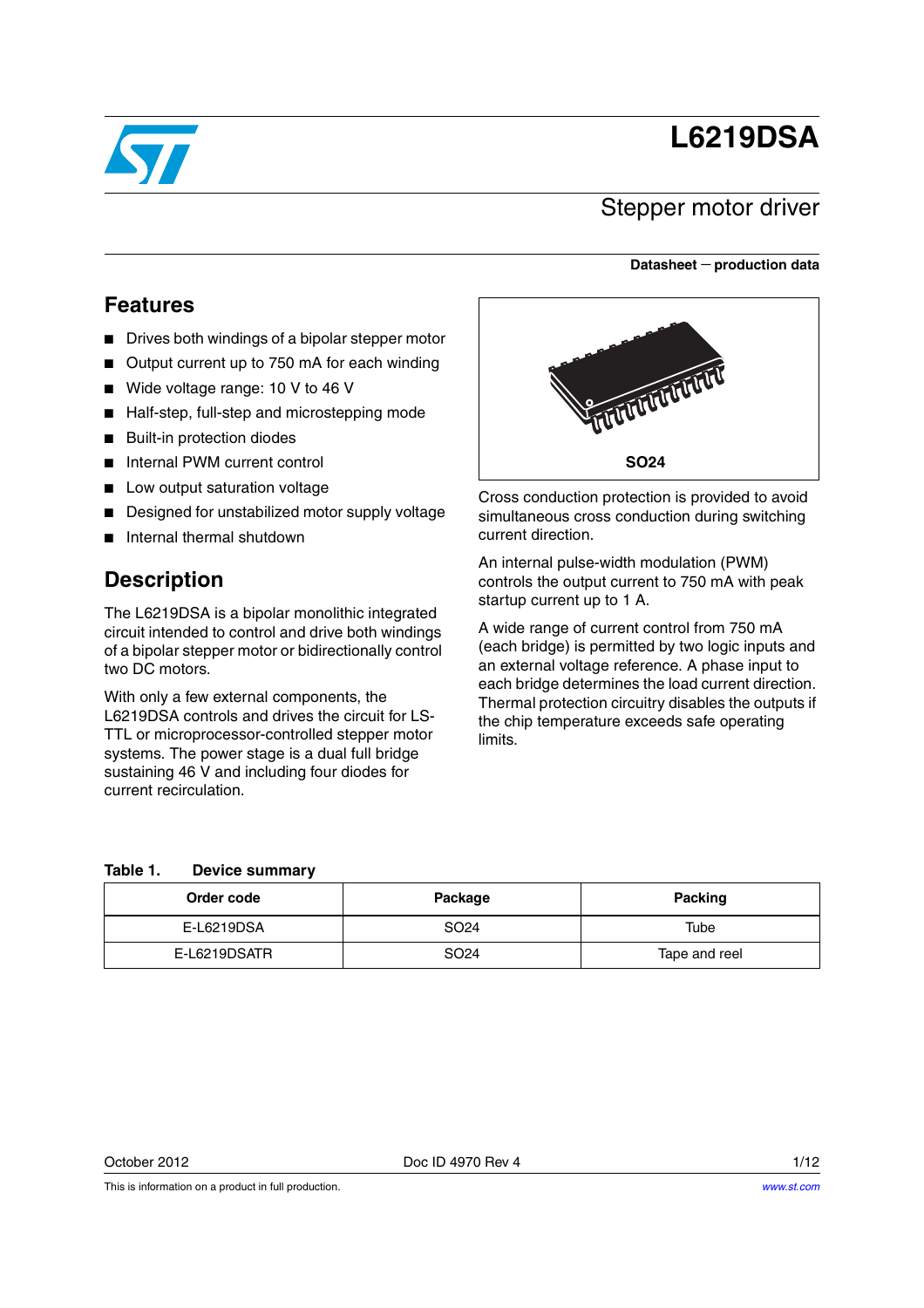# **Contents**

| $\blacksquare$          |     |  |
|-------------------------|-----|--|
| $\overline{2}$          |     |  |
|                         | 2.1 |  |
|                         | 2.2 |  |
|                         | 2.3 |  |
|                         | 2.4 |  |
|                         | 2.5 |  |
|                         | 2.6 |  |
| 3                       |     |  |
| $\overline{\mathbf{4}}$ |     |  |
| 5                       |     |  |

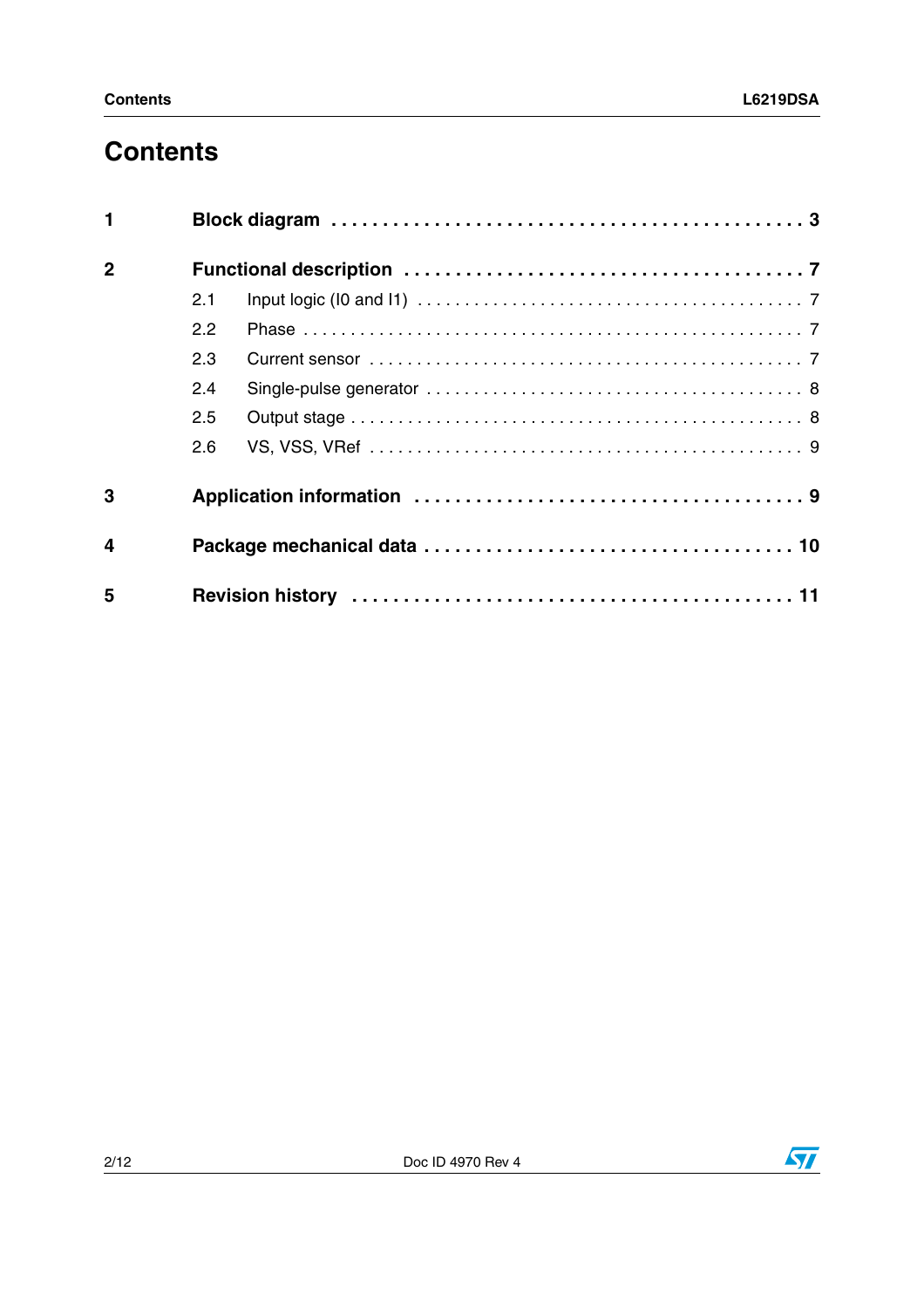# <span id="page-2-0"></span>**1 Block diagram**





| Table 2. |  | Absolute maximum ratings |  |
|----------|--|--------------------------|--|
|----------|--|--------------------------|--|

| <b>Parameter</b>             | <b>Description</b>                             | Value           | Unit |
|------------------------------|------------------------------------------------|-----------------|------|
| $V_{\rm s}$                  | Supply voltage                                 | 50              | v    |
| Ιo                           | Output current (peak)                          | ±1              | A    |
| ٥l                           | Output current (continuous)                    | $\pm 0.75$      | A    |
| $V_{ss}$                     | Logic supply voltage                           | 7               | v    |
| $V_{in}$                     | Logic input voltage range                      | $-0.3$ to $+7$  | v    |
| $\rm{V}_{\rm sense}$         | Sense output voltage                           | 1.5             | v    |
| т,                           | Junction temperature                           |                 | °C   |
| $\mathsf{T}_{\textsf{op}}$   | $-40$ to $+125$<br>Operating temperature range |                 | °C   |
| ${\mathsf T}_{\textsf{stg}}$ | Storage temperature range                      | $-55$ to $+150$ | °C   |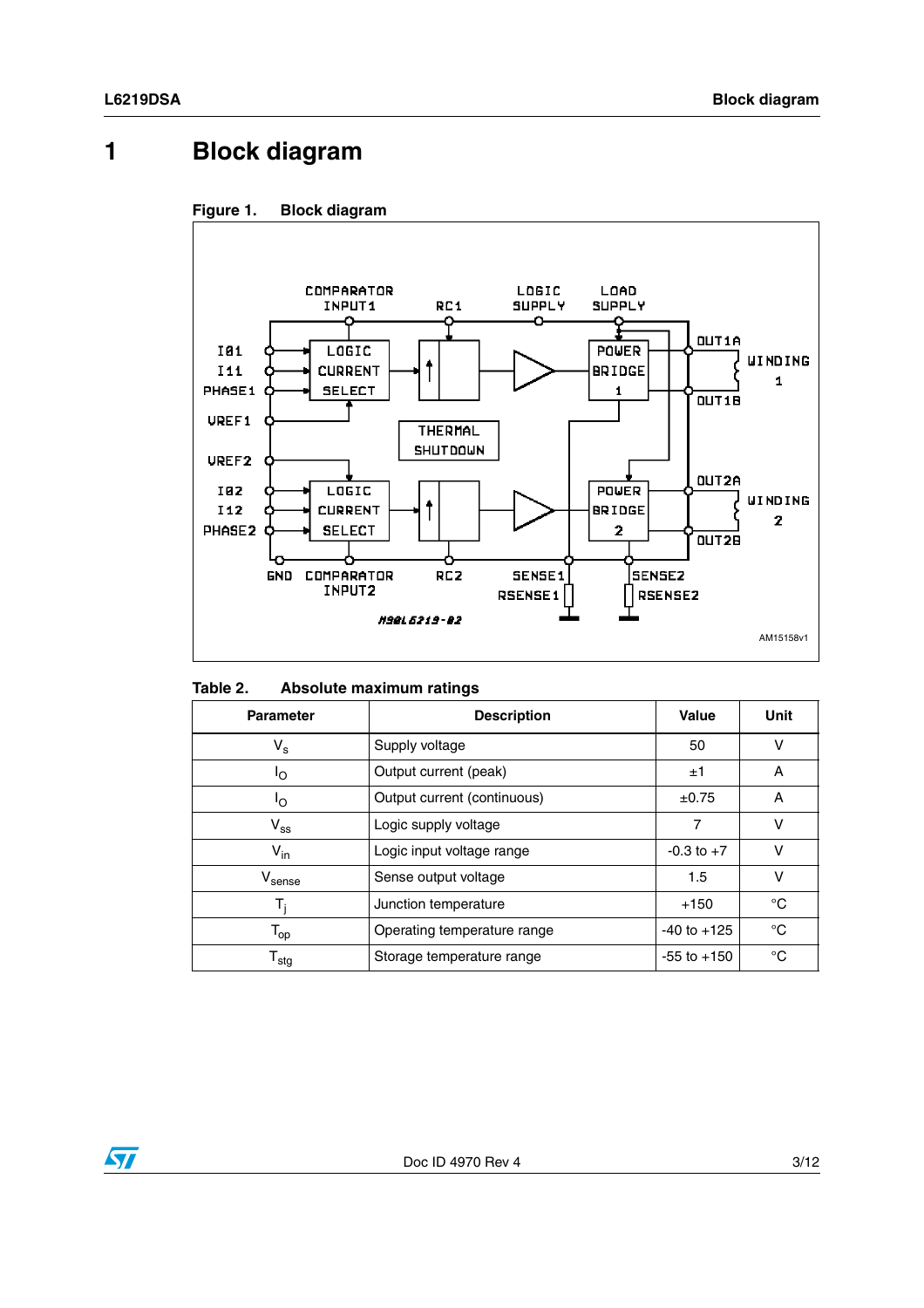| . |                   | .--- <i>.</i>      |                             |           |
|---|-------------------|--------------------|-----------------------------|-----------|
|   |                   |                    |                             |           |
|   | OUT1A             |                    | Va (LOAD SUPPLY)<br>24      |           |
|   | OUT2A             | 2                  | SENSE <sub>1</sub><br>23    |           |
|   | <b>SENSE2</b>     | з                  | COMP.<br>22<br>INPUT1       |           |
|   | COMP. INPUT2      | 4                  | OUT <sub>1</sub> B<br>21    |           |
|   | OUT2B             | 5                  | 101<br>20                   |           |
|   | GND               | 6                  | 19<br>GND                   |           |
|   | GND               | 7                  | GND<br>18                   |           |
|   | 192               | 8                  | 17<br>I11                   |           |
|   | I12               | 9                  | PHASE1<br>16                |           |
|   | PHASE 2           | 18                 | UREF1<br>15                 |           |
|   | UREF <sub>2</sub> | 11                 | RC <sub>1</sub><br>14       |           |
|   | RC 2              | 12                 | (LOGIC SUPPLY)<br>13<br>Uss |           |
|   |                   | <i>19816219-01</i> |                             | AM15159v1 |
|   |                   |                    |                             |           |

|  | Figure 2. |  | SO24 pin connection (top view) |  |  |
|--|-----------|--|--------------------------------|--|--|
|--|-----------|--|--------------------------------|--|--|

| Pin#         | <b>Name</b>        | <b>Description</b>                                                                                                                                                                                                                                                                                                                                                                                |
|--------------|--------------------|---------------------------------------------------------------------------------------------------------------------------------------------------------------------------------------------------------------------------------------------------------------------------------------------------------------------------------------------------------------------------------------------------|
| 1, 21        | Output of bridge 1 | See pins 2, 5                                                                                                                                                                                                                                                                                                                                                                                     |
| 3, 23        | Sense resistor     | Connection to lower emitters of output stage for insertion of<br>current sense resistor                                                                                                                                                                                                                                                                                                           |
| 4, 22        | Comparator input   | Input connected to the comparators. The voltage across the<br>sense resistor is feedback to this input throught the low pass<br>filter RC CC. The higher power transistors are disabled<br>when the sense voltage exceeds the reference voltage of<br>the selected comparator. When this occurs the current<br>decays for a time set by $R_T C_T$ ( $t_{off}$ = 1.1 $R_T C_T$ ). See<br>Figure 3. |
| 2, 5         | Output of bridge 2 | Output connection. The output stage is a H bridge formed<br>by four transistors and four diodes suitable for switching<br>applications.                                                                                                                                                                                                                                                           |
| 6, 7, 18, 19 | Ground             | Ground connection. They also conduct heat from die to<br>printed circuit copper                                                                                                                                                                                                                                                                                                                   |
| 8,20         | Input 0            | See input 1 (pins 9, 17)                                                                                                                                                                                                                                                                                                                                                                          |
| 9, 17        | Input 1            | These pins and pins 8, 20 (input 0) are logic inputs which<br>select the outputs of the comparators to set the current<br>level. Current also depends on the sensing resistor and<br>reference voltage. See Section 2: Functional description.                                                                                                                                                    |
| 10, 16       | Phase              | These TTL-compatible logic inputs set the direction of<br>current flow through the load. A high level causes current to<br>flow from output A (source) to output B (sink). A Schmitt<br>trigger on this input provides a good noise immunity and a<br>delay circuit prevents output stage short-circuits during<br>switching.                                                                     |
| 11, 15       | Reference voltage  | A voltage applied to this pin sets the reference voltage of the<br>comparators, this determining the output current (also thus<br>depending on Rs and the two inputs input 0 and input 1)                                                                                                                                                                                                         |

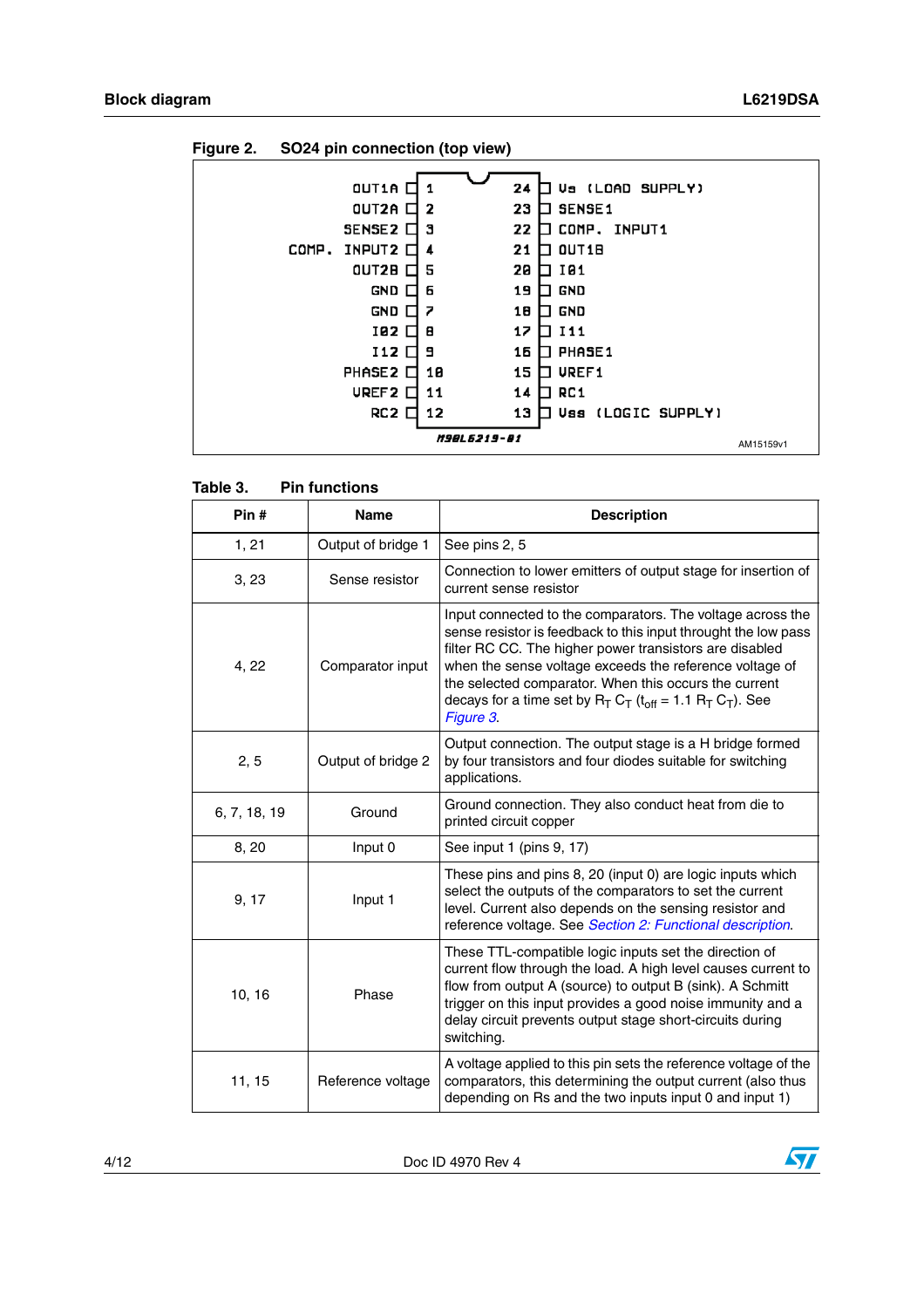| Table 3. | <b>Pin functions (continued)</b> |  |
|----------|----------------------------------|--|
|----------|----------------------------------|--|

| Pin # | Name                    | <b>Description</b>                                                                                                                                                                                                |
|-------|-------------------------|-------------------------------------------------------------------------------------------------------------------------------------------------------------------------------------------------------------------|
| 12.14 | R <sub>C</sub>          | A parallel RC network connected to this pin sets the off time<br>of the higher power transistors. The pulse generator is a<br>monostable triggered by the output of the comparators $(t_{off} =$<br>1.1 $R_T C_T$ |
| 13    | $V_{SS}$ - Logic supply | Supply voltage input for logic circuitry                                                                                                                                                                          |
| 24    | $V_S$ - Load supply     | Supply voltage input for the output stages                                                                                                                                                                        |

*Note: ESD on GND, VS, VSS, OUT 1 A and OUT 2 A is guaranteed up to 1.5 kV (human body model, 1500 W, 100 pF).*

<span id="page-4-0"></span>

| Figure 3. |  | <b>Timing diagram</b> |
|-----------|--|-----------------------|
|           |  |                       |



#### **Table 4. Thermal data**

| Parameter             | <b>Description</b>                       | <b>PDIP</b> | Unit               |
|-----------------------|------------------------------------------|-------------|--------------------|
| $R_{\text{thi-case}}$ | Thermal resistance junction-case max.    | 18          | $\rm ^{\circ}$ C/W |
| <b>H</b> thi-amb      | Thermal resistance junction-ambient max. | $75^{(1)}$  | °C/W               |

1. With minimized copper area.

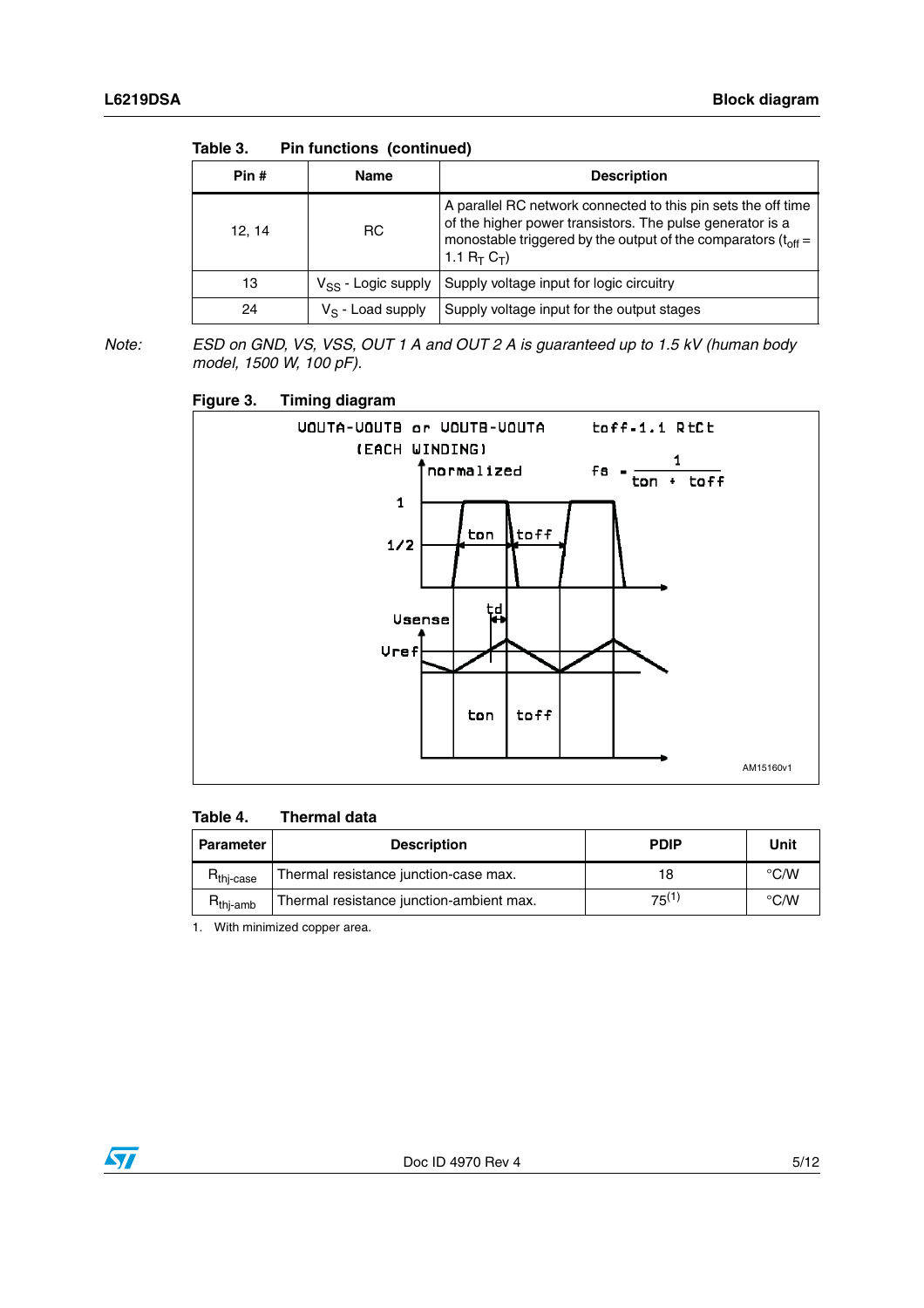#### <span id="page-5-1"></span>Table 5. **Electrical characteristcs**

(T<sub>j</sub> = -40 °C to -125 °C, V<sub>S</sub> = 46 V, V<sub>SS</sub> = 4.75 V to 5.25 V, V<sub>REF</sub> = 5 V, unless otherwise specified) See *[Figure 5](#page-8-2)*.

| Parameter                                              | <b>Description</b>                         | <b>Test condition</b>                                                                                                                                 | Min.                                                                                                         | Typ.                                                              | Max.                       | <b>Unit</b>      |  |  |
|--------------------------------------------------------|--------------------------------------------|-------------------------------------------------------------------------------------------------------------------------------------------------------|--------------------------------------------------------------------------------------------------------------|-------------------------------------------------------------------|----------------------------|------------------|--|--|
| Output drivers (OUT <sub>A</sub> or OUT <sub>B</sub> ) |                                            |                                                                                                                                                       |                                                                                                              |                                                                   |                            |                  |  |  |
| $V_S$                                                  | Motor supply range                         |                                                                                                                                                       | 10                                                                                                           | $\overline{a}$                                                    | 46                         | v                |  |  |
| $I_{CEX}$                                              | Output leakage current                     | $V_S = 52 V V_{OUT} = 50 V$<br>$V_S = 52 V V_{OUT} = 1 V$                                                                                             | $-200$                                                                                                       |                                                                   | 200                        | μA<br>μA         |  |  |
| $V_{CE(sat)}$                                          | Output saturation voltage                  | Sink driver, $I_{\text{OUT}}$ +500 mA<br>Sink driver, $I_{OUT} = +750$ mA<br>Source driver, $I_{OUT} = -500$ mA<br>Source driver, $I_{OUT} = -750$ mA | $\overline{\phantom{a}}$<br>$\overline{\phantom{a}}$<br>$\overline{\phantom{a}}$<br>$\overline{\phantom{a}}$ | $\blacksquare$<br>٠<br>$\overline{a}$<br>$\overline{\phantom{a}}$ | 0.75<br>1.15<br>1.6<br>1.8 | v<br>v<br>v<br>v |  |  |
| $V_F$                                                  | Clamp diode forward<br>voltage             | High stage $I_F = 750$ mA<br>Low stage $I_F = 750$ mA                                                                                                 | $\overline{\phantom{a}}$                                                                                     |                                                                   | 1.7<br>1.6                 | v<br>v           |  |  |
| $I_{S(0n)}$                                            | Driver supply current                      | Both bridges ON, no load                                                                                                                              | $\blacksquare$                                                                                               | $\blacksquare$                                                    | 17                         | mA               |  |  |
| $I_{S(off)}$                                           | Driver supply current                      | Both bridges OFF                                                                                                                                      | $\overline{\phantom{a}}$                                                                                     | ÷,                                                                | 12                         | mA               |  |  |
| <b>Control logic</b>                                   |                                            |                                                                                                                                                       |                                                                                                              |                                                                   |                            |                  |  |  |
| $V_{IN(H)}$                                            | Input voltage                              | All inputs                                                                                                                                            | 2.4                                                                                                          | $\blacksquare$                                                    | $\blacksquare$             | v                |  |  |
| $V_{IN(L)}$                                            | Input voltage                              | All inputs                                                                                                                                            |                                                                                                              |                                                                   | 0.8                        | v                |  |  |
| $I_{IN(H)}$                                            | Input current                              | $V_{IN} = 2.4 V$                                                                                                                                      | ÷,                                                                                                           | <1                                                                | 20                         | μA               |  |  |
| $I_{IN(L)}$                                            | Input current                              | $V_{IN} = 0.84 V$                                                                                                                                     | $\overline{a}$                                                                                               | -3                                                                | $-200$                     | μA               |  |  |
| V <sub>REF</sub>                                       | Reference voltage                          | Operating $(1)$                                                                                                                                       | 1.5                                                                                                          |                                                                   | 7.5                        | V                |  |  |
| $I_{SS(ON)}$                                           | Total logic supply current                 | $I_0 = I_1 = 0.8$ V, no load                                                                                                                          | $\overline{\phantom{a}}$                                                                                     | ä,                                                                | 76                         | mA               |  |  |
| $I_{SS(OFF)}$                                          | Total logic supply current                 | $I_0 = I_1 = 2.4$ V, no load                                                                                                                          | $\blacksquare$                                                                                               | $\overline{a}$                                                    | 15                         | mA               |  |  |
| <b>Comparators</b>                                     |                                            |                                                                                                                                                       |                                                                                                              |                                                                   |                            |                  |  |  |
|                                                        | Current limit threshold (at<br>trip point) | $I_0 = I_1 = 0.8 V$                                                                                                                                   | 9.5                                                                                                          | 10                                                                | 10.5                       | ÷                |  |  |
| V <sub>REF</sub> / V <sub>sense</sub>                  |                                            | $I_0$ = 2.4 V, $I_1$ = 0.8 V                                                                                                                          | 13.5                                                                                                         | 15                                                                | 16.5                       |                  |  |  |
|                                                        |                                            | $I_0 = 0.8$ V, $I_1 = 2.4$ V                                                                                                                          | 25.5                                                                                                         | 30                                                                | 34.5                       | ÷,               |  |  |
| $t_{off}$                                              | Cut off time                               | $R_t = 56$ KΩ, $C_t = 820$ pF                                                                                                                         | ä,                                                                                                           | 50                                                                | $\overline{a}$             | μs               |  |  |
| $t_{\rm d}$                                            | Turn off delay                             | Figure 3                                                                                                                                              |                                                                                                              | 1                                                                 | $\overline{a}$             | μs               |  |  |
| Protection                                             |                                            |                                                                                                                                                       |                                                                                                              |                                                                   |                            |                  |  |  |
| $T_{\rm J}$                                            | Thermal shutdown<br>temperature            |                                                                                                                                                       | $\blacksquare$                                                                                               | 170                                                               |                            | $^{\circ}C$      |  |  |

<span id="page-5-0"></span>1. To reduce the switching losses the base bias of the bridge's low side NPN transistor is proportional to the DAC output, then the output current driving capability is also proportional to the DAC output voltage, having as reference 750 mA with V<sub>REF</sub> = 5 V and DAC =100%. For example using V<sub>REF</sub> = 2 V and DAC = 67% the<br>output maximum current driving capability will become 750 mA\*(2 V\*0.67)/(5 V\*1) = 200 mA.

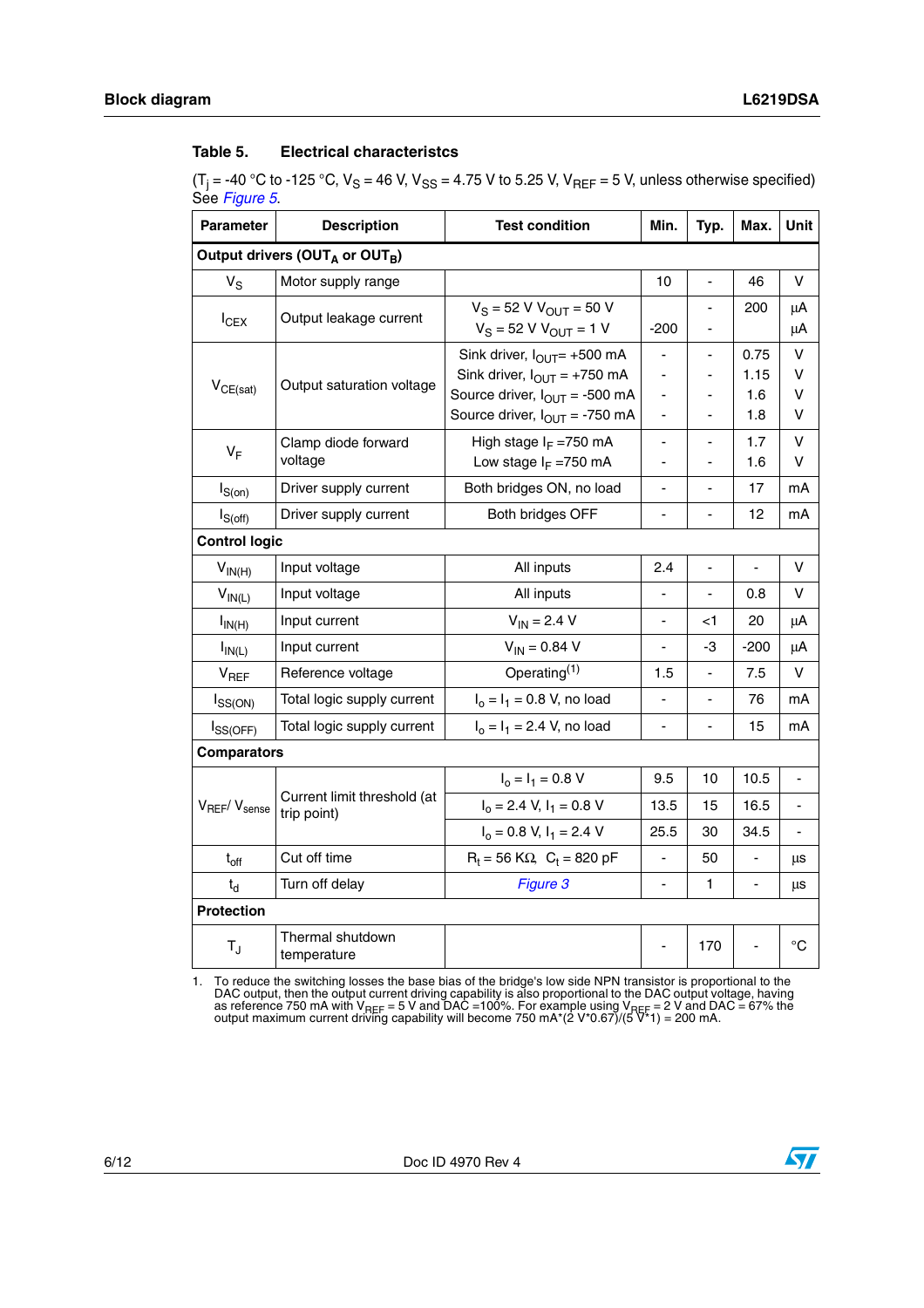## <span id="page-6-0"></span>**2 Functional description**

The circuit is intended to drive both windings of a bipolar stepper motor.

The peak current control is generated through switch mode regulation.There is a choice of three different current levels with the two logic inputs  $I_{01}$  -  $I_{11}$  for winding 1 and  $I_{02}$  -  $I_{12}$  for winding 2.

The current can also be switched off completely.

### <span id="page-6-1"></span>**2.1** Input logic ( $I_0$  and  $I_1$ )

The current level in the motor winding is selected by these inputs. (See *[Figure 4](#page-7-2)*). If any of the logic inputs is left open, the circuit treats it as a high level input.

| חי |   | <b>Current level</b>             |
|----|---|----------------------------------|
|    |   | No current                       |
|    | п | Low current $1/3 IO$ max         |
|    |   | Medium current $2/3$ $IO$ max    |
|    |   | Maximum current $I_{\Omega}$ max |

Table 6. **Current levels** 

### <span id="page-6-2"></span>**2.2 Phase**

This input determines the direction of current flow in the windings, depending on the motor connections. The signal is fed through a Schmidt trigger for noise immunity, and through a time delay in order to guarantee that no short-circuit occurs in the output stage during phase-shift. A high level on the Phase input causes the motor current flow from out A through the winding to out B.

### <span id="page-6-3"></span>**2.3 Current sensor**

This part contains a current sensing resistor  $(R<sub>S</sub>)$ , a low pass filter  $(R<sub>C</sub>, C<sub>C</sub>)$  and three comparators. Only one comparator is active at a time. It is activated by the input logic according to the current level chosen with signals  $I_0$  and  $I_1$ . The motor current flows through the sensing resistor  $R_S$ . When the current has increased so that the voltage across  $R_S$ becomes higher than the reference voltage on the other comparator input, the comparator goes high, triggering the pulse generator.

The max peak current  $I_{\text{max}}$  can be defined by:

#### **Equation 1**

$$
I_{\text{max}} = \frac{V_{\text{ref}}}{10R_{\text{s}}}
$$

Doc ID 4970 Rev 4 7/12

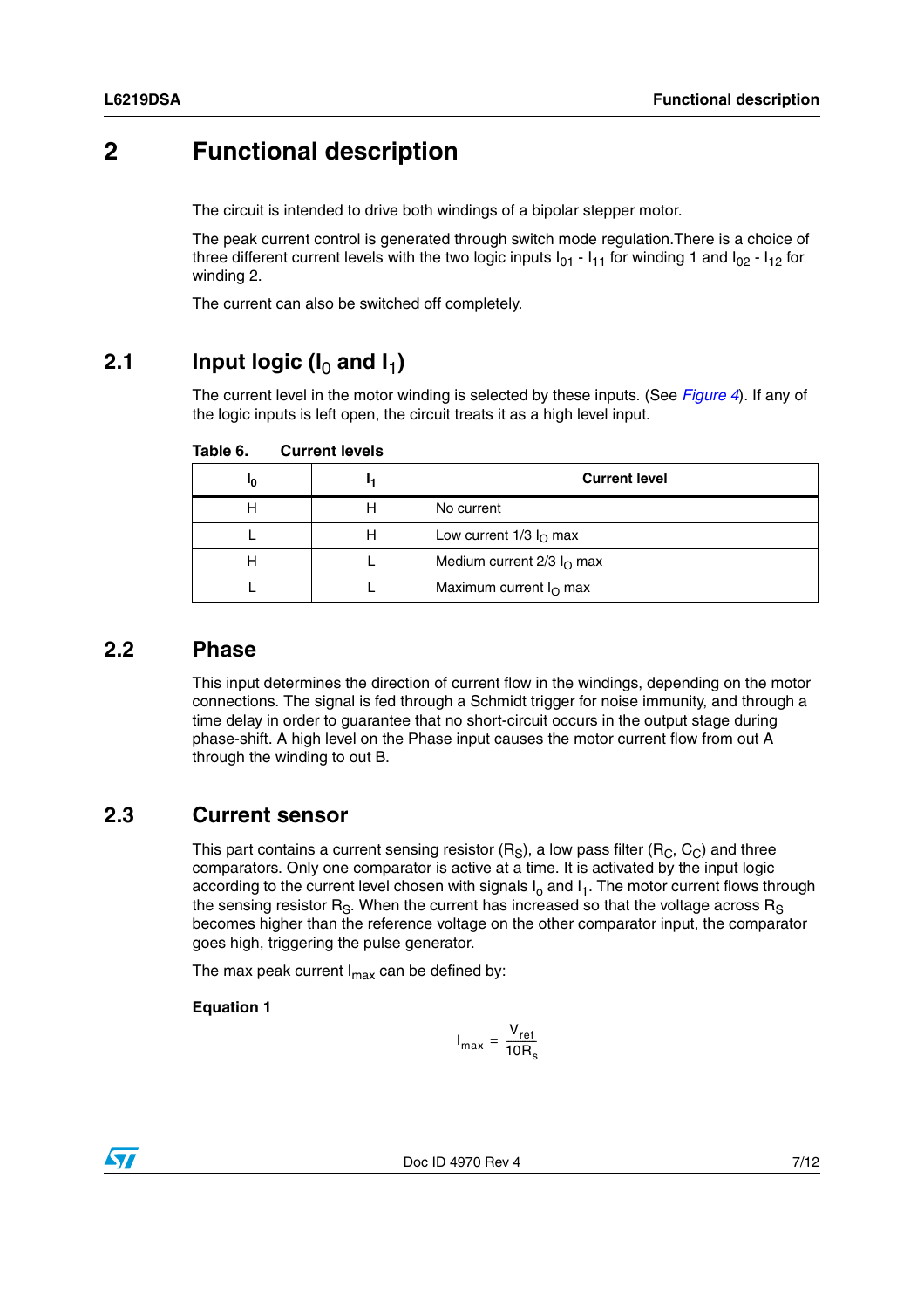### <span id="page-7-0"></span>**2.4 Single-pulse generator**

The pulse generator is a monostable triggered on the positive going edge of the comparator output. The monostable output is high during the pulse time,  $t_{\text{off}}$ , which is determined by the time components  $\mathsf{R}_{\mathsf{t}}$  and  $\mathsf{C}_{\mathsf{t}}$ .

$$
t_{off} = 1.1 \cdot R_t C_t
$$

The single pulse switches off the power feed to the motor winding, causing the winding current to decrease during  $t_{off}$ . If a new trigger signal should occur during  $t_{off}$ , it is ignored.

### <span id="page-7-1"></span>**2.5 Output stage**

The output stage contains four Darlington transistors (source drivers) four saturated transistors (sink drivers) and eight diodes, connected in two H bridge.



<span id="page-7-2"></span>**Figure 4. Principle operating sequence**

The source transistors are used to switch the power supplied to the motor winding, thus driving a constant current through the winding. It should be noted however, that is not permitted to short-circuit the outputs.

Internal circuitry is added in order to increase the accuracy of the motor current particularly with low current levels.

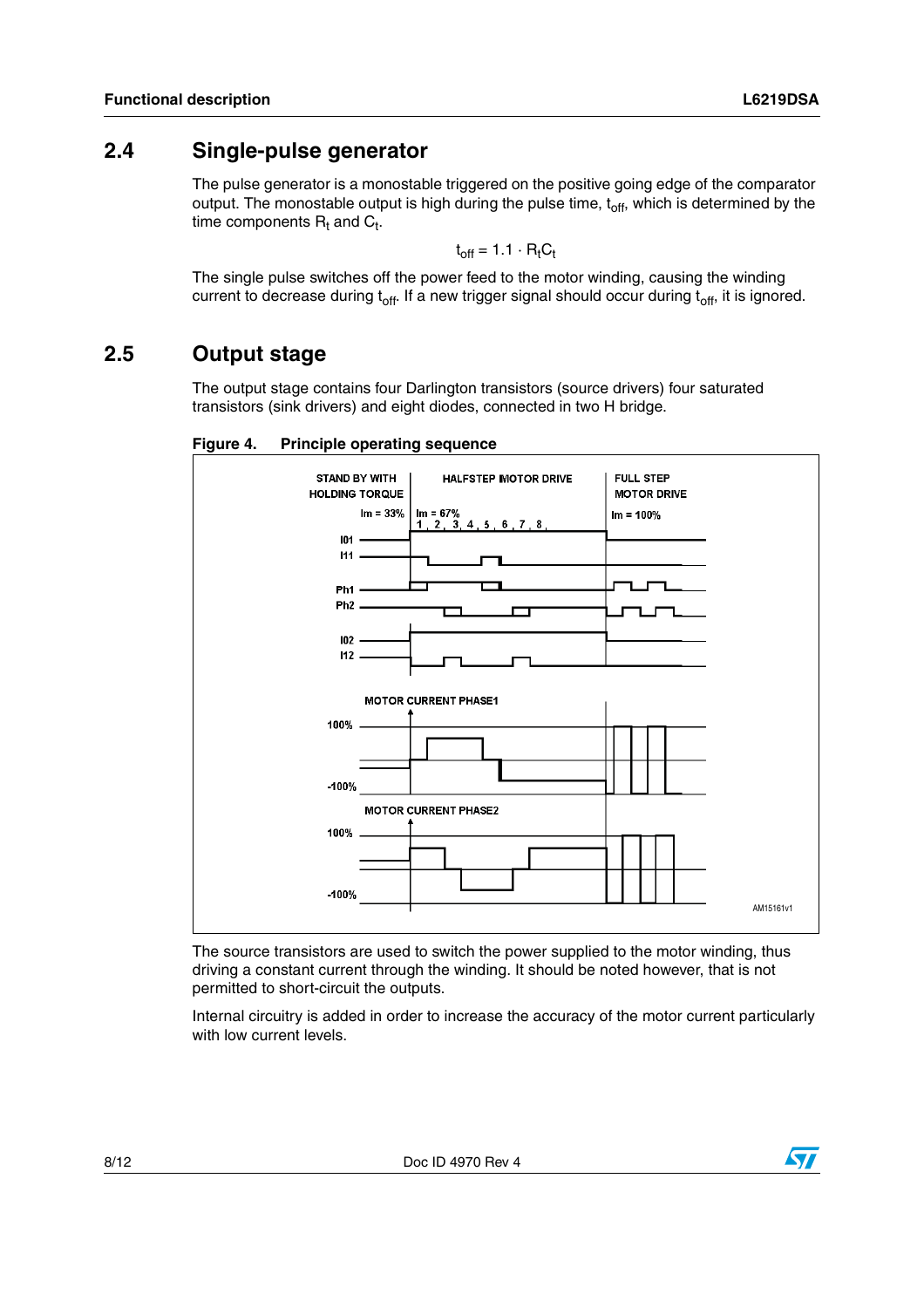$\overline{\mathbf{S}}$ 

# <span id="page-8-0"></span>2.6  $V_S$ ,  $V_{SS}$ ,  $V_{Ref}$

The circuit withstands any order of turn-on or turn-off of the supply voltages  $V_S$  and  $V_{SS}$ . Normal dV/dt values are then assumed.

Preferably,  $V_{\text{Ref}}$  should be tracking  $V_{\text{SS}}$  during power-on and power-off if  $V_{\text{S}}$  is established.

## <span id="page-8-1"></span>**3 Application information**

Some stepper motors are not designed for continuous operation at maximum current. As the circuit drives a constant current through the motor, its temperature might increase exceedingly both at low and high speed operation. Also, some stepper motors have such high core losses that they are not suited for switch mode current regulation.

Unused inputs should be connected to proper voltage levels in order to get the highest noise immunity. As the circuit operates with switch mode current regulation, interference generation problems might arise in some applications. A good measure might then be to decouple the circuit with a 100 nF capacitor, located near the package between power line and ground. The ground lead between  $R_s$ , and circuit GND should be kept as short as possible. A typical application circuit is shown in *[Figure 5](#page-8-2)*. Note that C<sub>t</sub> must be NPO type or similar else. To sense the winding current, paralleled metal film resistors are recommended  $(R<sub>s</sub>)$ .



#### <span id="page-8-2"></span>**Figure 5. Typical application circuit**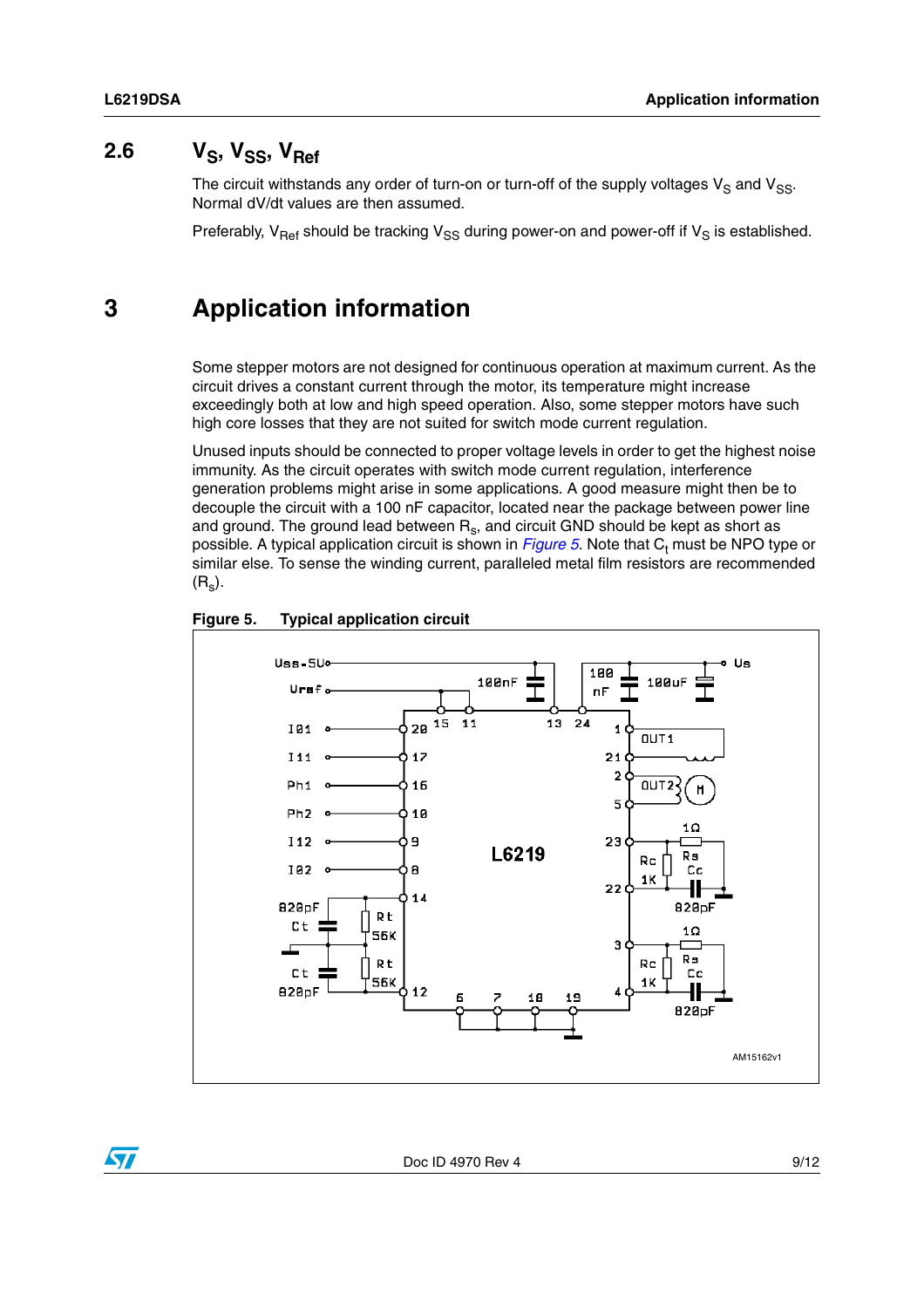# <span id="page-9-0"></span>**4 Package mechanical data**

In order to meet environmental requirements, ST offers these devices in different grades of ECOPACK® packages, depending on their level of environmental compliance. ECOPACK specifications, grade definitions and product status are available at: *[www.st.com](http://www.st.com)*. ECOPACK is an ST trademark.

| Dim.                      | mm          |      |       |  |  |
|---------------------------|-------------|------|-------|--|--|
|                           | Min.        | Typ. | Max.  |  |  |
| A                         | 2.35        |      | 2.65  |  |  |
| A1                        | 0.10        |      | 0.30  |  |  |
| $\sf B$                   | 0.33        |      | 0.51  |  |  |
| ${\bf C}$                 | 0.23        |      | 0.32  |  |  |
| D                         | 15.20       |      | 15.60 |  |  |
| E                         | 7.40        |      | 7.60  |  |  |
| e                         |             | 1.27 |       |  |  |
| н                         | 10.00       |      | 10.65 |  |  |
| $\boldsymbol{\mathsf{h}}$ | 0.25        |      | 0.75  |  |  |
| L                         | 0.40        |      | 1.27  |  |  |
| k                         | $\mathbf 0$ |      | 8     |  |  |
| ddd                       |             |      | 0.10  |  |  |

**Table 7. SO24 mechanical data dimensions**

*Note: Dimension "D" does not include mold flash, protrusions or gate burrs. Mold flash, protrusions or gate burrs do not exceed 0.15 mm per side.*

**Figure 6. SO24 mechanical data drawing**



10/12 Doc ID 4970 Rev 4

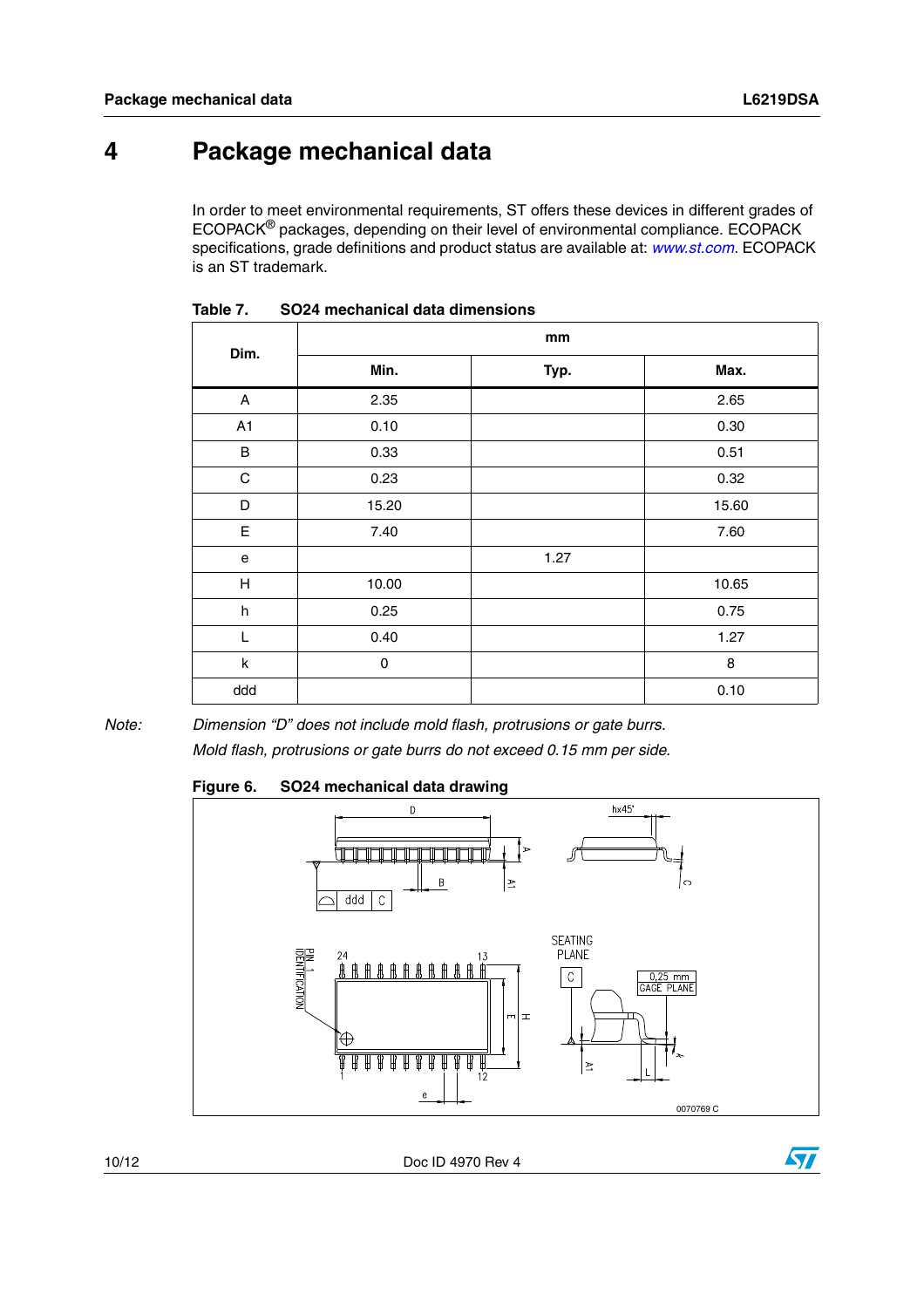# <span id="page-10-0"></span>**5 Revision history**

#### Table 8. **Document revision history**

| Date             | <b>Revision</b> | <b>Changes</b>                                                                                                                     |
|------------------|-----------------|------------------------------------------------------------------------------------------------------------------------------------|
| 12-Nov-1998      |                 | Initial release.                                                                                                                   |
| 29-Apr-2008      | 2               | Document reformatted                                                                                                               |
| 05-Sep-2008      | 3               | Added note 1, to Table 5.                                                                                                          |
| 24-Oct-2012<br>4 |                 | Changed the title of the document.<br>Reformatted document to current standards.<br>Minor text changes to improve the readability. |